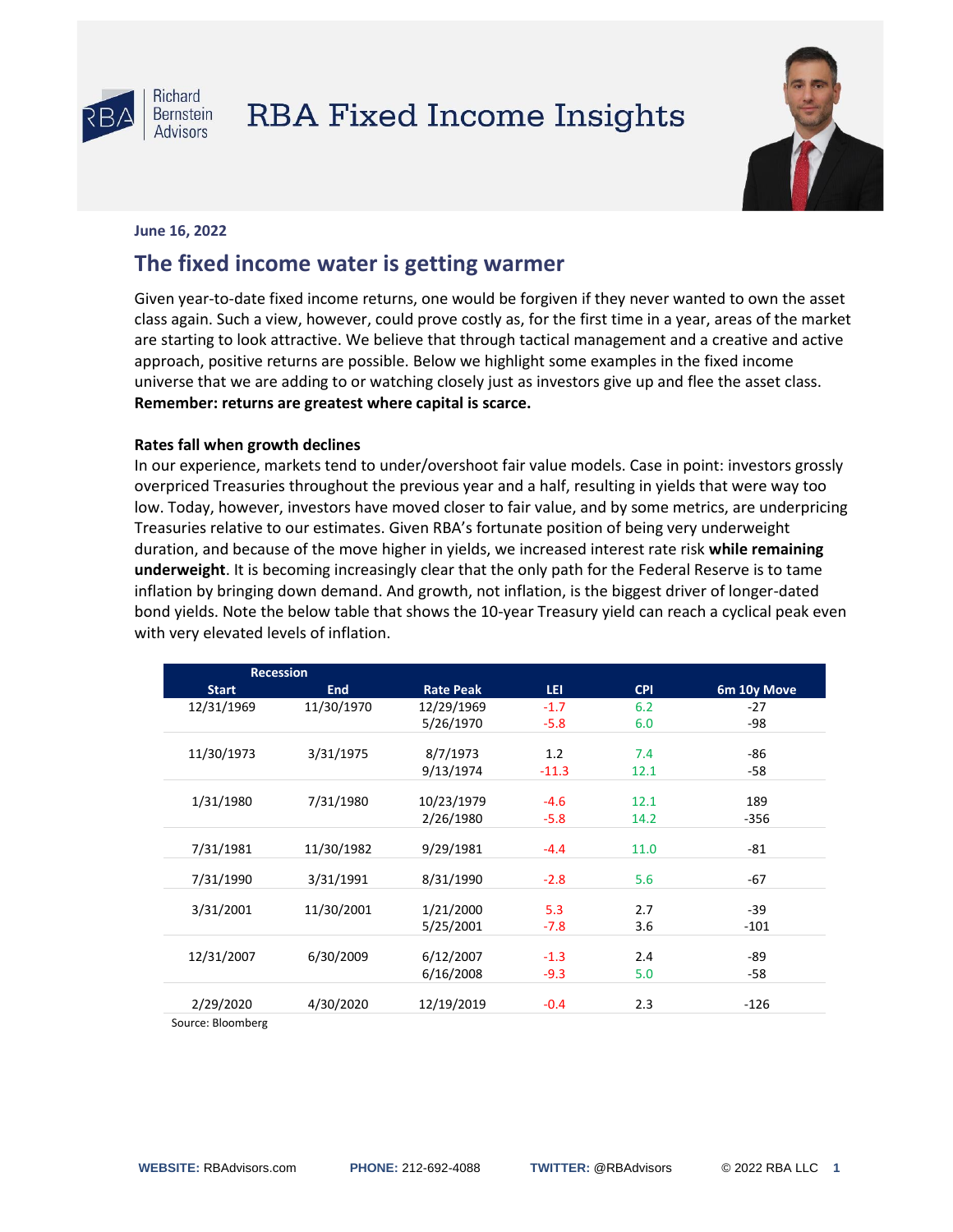#### **The Treasury math is getting interesting**

Although we doubt the 10-yr yields have reached their apex for this cycle, we are probably closer today than at any time over the last 2 years. If one were to buy a 10-yr Treasury note today, yields would have to increase to 4.3% over the next 2 years before realizing a mark-to-market loss. Although this is possible, if we enter a recession between now and then, and yields fall to 1.5%, the returns stand to be 17-23%. Clearly the upside/downside has shifted, creating an opportunity for us that we have not seen in some time.

#### **Cash-like, not cash**

Complicating matters, however, is that the market will likely continue to overshoot between now and such an outcome. Therefore, we prefer managing duration prudently which is why we are now overweight non-index, floating rate instruments and added high quality investments with targeted credit exposure. Two such sectors that we increased recently offer attractive yields while allowing for some appreciation if spreads tighten and/or rates continue to go up. Floating rate investment grade corporate bonds and AAA-rated Collateralized Loan Obligations (CLOs) remain a superior use of capital vs cash as the yield advantage (100-200bp) and total return potential is substantial.

#### **Agency mortgage debt: A good way to add duration**

Although not at a level where we would overweight the asset class, agency mortgage-backed securities (MBS) are also quickly becoming an area of fixed income that looks enticing. Considering our medium to longer term horizon and capacity to add duration, we started to dip our toes into the agency space. With mortgage rates now approaching 6%, prepayment risk (being refinanced at a lower rate) has fallen dramatically and given the market's backing by government-sponsored entities (GSEs), default risk is low. In reaction to the Fed's quantitative tightening program, spreads have widened, putting yields near the cheapest in a decade. Though MBS is interest rate sensitive, given the recent move in Treasuries and the additional yield, we prefer adding duration through agency debt rather than doing so through Treasuries or corporates.





Source: Bloomberg Finance L.P., bankrate.com

#### **Credit likely to provide opportunity sooner rather than later**

We believe we are nearing an inflection point in credit that could create tremendous opportunity over the coming years if tactically managed. Corporate balance sheets are strong, yet spreads seem poised to widen as economic growth slows and volatility persists. Though we are currently in the "pruning" credit risk stage of the cycle as shown by our recent reduction in high yield, we also believe we are not far from a time when wide spreads can create outsized total return potential. Having an active